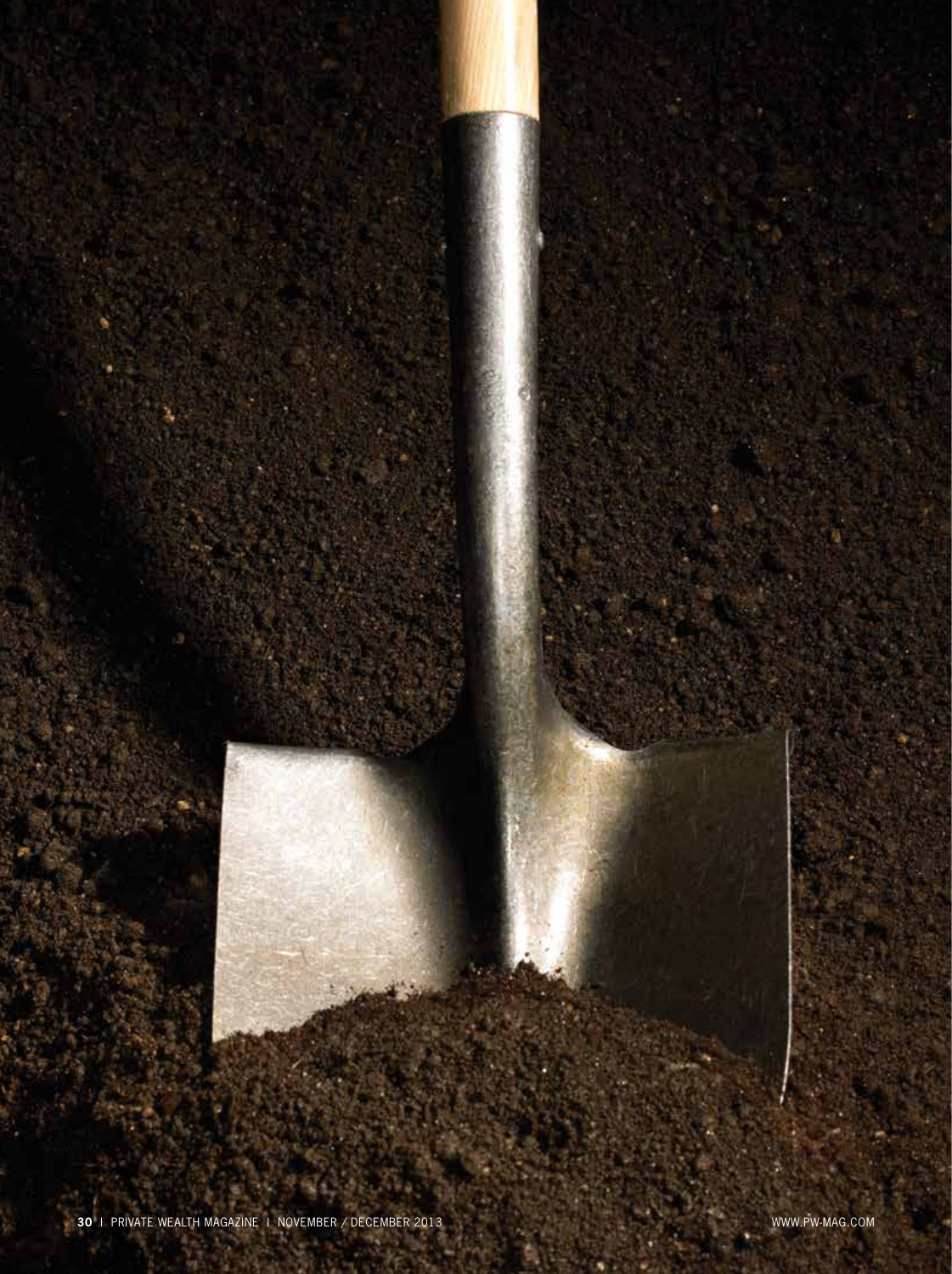FEATURE | **INVESTING**

# **ICGIN MINEFIELDS**

**DISTRESSED-FOCUSED MANAGERS ARE OUTSHINING THEIR HEDGE FUND PEERS BY FINDING VALUE IN PLACES WHERE OTHERS FEAR TO TREAD.**

# **BY ERIC UHLFELDER**



Certain hedge funds can meaningfully diversify portfolios. But investors need to be mindful that, as a group, hedge funds have not delivered outperformance since 2008, when their losses were nearly half the broad market's massive selloff. A large part of this underperformance is due to chunky fees and expenses and lots of mediocre managers who bring down averages.

That said, a discernable benefit of some hedge fund strategies is their ability to target unique investment exposure that advisors would have a hard time finding anywhere else. Case in point: distressed investing.

Not to be confused with mutual funds that look at deep-value stocks going through hard times, distressed-focused hedge fund managers drill much deeper into the space. They work with a more diversified arsenal of investment tools than mutual fund managers to theoretically profit when companies suffer from a poor merger, a loss of industry leadership, shifting demand or restructuring. Funds' investment horizons are generally between one and two years. And unlike many other hedge fund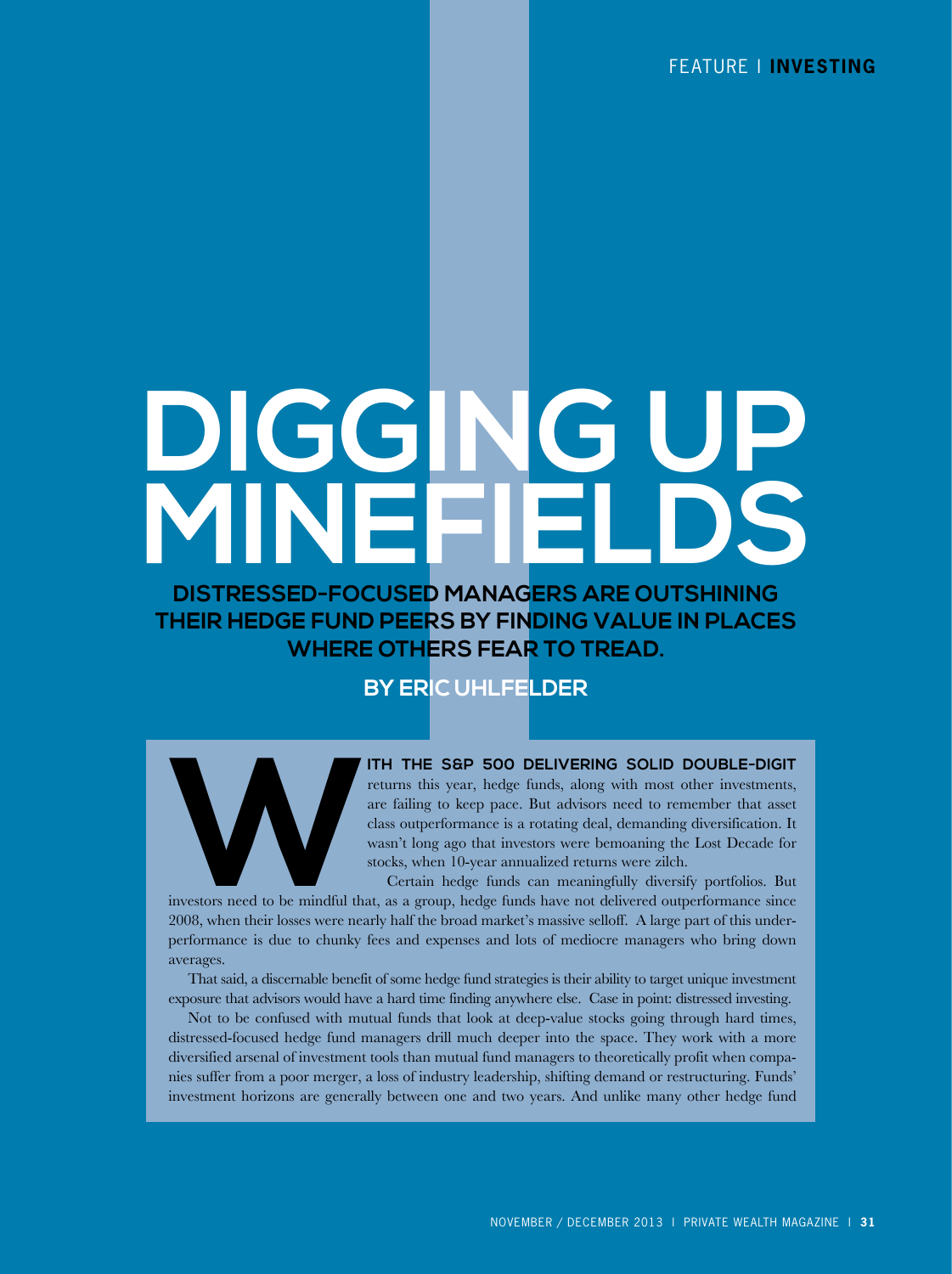strategies, distressed funds generally don't use leverage.

The potential upside of distressed investing is identifying intrinsic value in companies that "is often significantly higher than their prevailing market prices," according to a distressed strategy report by the Man Group. The price gap is caused by sellers of such securities tending to "react emotionally in anticipation of a potential bankruptcy and overlook or ignore the company's true worth." And many may be forced sellers, required by their portfolio rules to get rid of troubled holdings once valuation declines pass certain thresholds.

For Jason Mudrick, CIO of the \$470 million Mudrick Distressed Opportunity Fund, which has racked up annualized gains of 12.4% since it started in July 2009, the appeal of distressed investing is in finding "equity-like returns with credit-like risk and volatility."

Mudrick said he adopted the strategy because he realized so few analysts take the time to unearth the value in distressed yet fundamentally strong companies.

"Distressed assets are difficult to analyze, surrounded by negative sentiment and press, with bankruptcy lurking overhead," he said. "Many analysts simply won't bother digging in such mine fields. It requires a lot of specialized work, from understanding debt and bankruptcy law, capital markets, to industry and securities analyses and valuing illiquid assets."

Unlike some managers who may look to profit from post-bankruptcy reorganization, Mudrick looks for good businesses with bad balance sheets, where restructuring can ease financial stress and unlock value.

Jeff Peskind, CIO of the JLP Credit Opportunity Fund, looks for similar situations, "involving troubled companies that the market is very much down on but which we believe have a low risk of bankruptcy." His track record since he started the fund 10 years ago—with annualized gains in excess of  $15\%$  bears out the merit of his approach.

### **INDUSTRY AVERAGES**

The distressed securities market exceeds roughly \$1 trillion in

the U.S. alone. It comprises of various below-investment-grade instruments, including high-yield bonds, bank loans, debtor-in-possession loans (loans of a company operating while under Chapter 11 bankruptcy), second-lien notes, trade claims/receivables, "busted" convertibles (convertibles trading well below their conversion values) and municipals, credit default swaps, credit default indices, preferred stock and collateralized debt.

BarclayHedge, the hedge fund industry data tracker, reports distressed hedge funds have been delivering the best returns of all broad strategies over the past year through August, and are up nearly 17%. Over the past three years, annualized gains were  $8\%$ , and over the last five years they were  $5.8\%$ .

Distressed-focused managers on average aren't beating the market over these periods. But they are topping virtually every other broad hedge fund strategy with moderate volatility: 4.14% over the past year and 9.7% annualized over the last five years. That's half the standard deviation of the market.

There are several reasons for these steady returns. One, when an experienced fund team is researching an investment that's made in a cheap secured bond, the bad news is likely already priced into the security and the manager can feel confident estimated residual value is recoverable. Uncertainty tends to be more focused on the upside rather than downside.

Second, distressed situations are created not just by broad downturns in the economy but by companies and industries that stumble—a phenomenon that happens all the time as a result of competition and especially disruptive technology, irrespective of the economic cycle.

Michael Gelblat, CIO of the 12-year-old Onex Credit Partners Debt Opportunity Strategy, which has been generating annualized returns of more than 8.5%, describes an investment that combines both of the above scenarios.

Even before Eastman Kodak declared bankruptcy, Gelblat had been watching the company because he saw successive turnaround strategies burn through cash rather than set the company straight. Kodak failed to recognize that technological innovation was placing

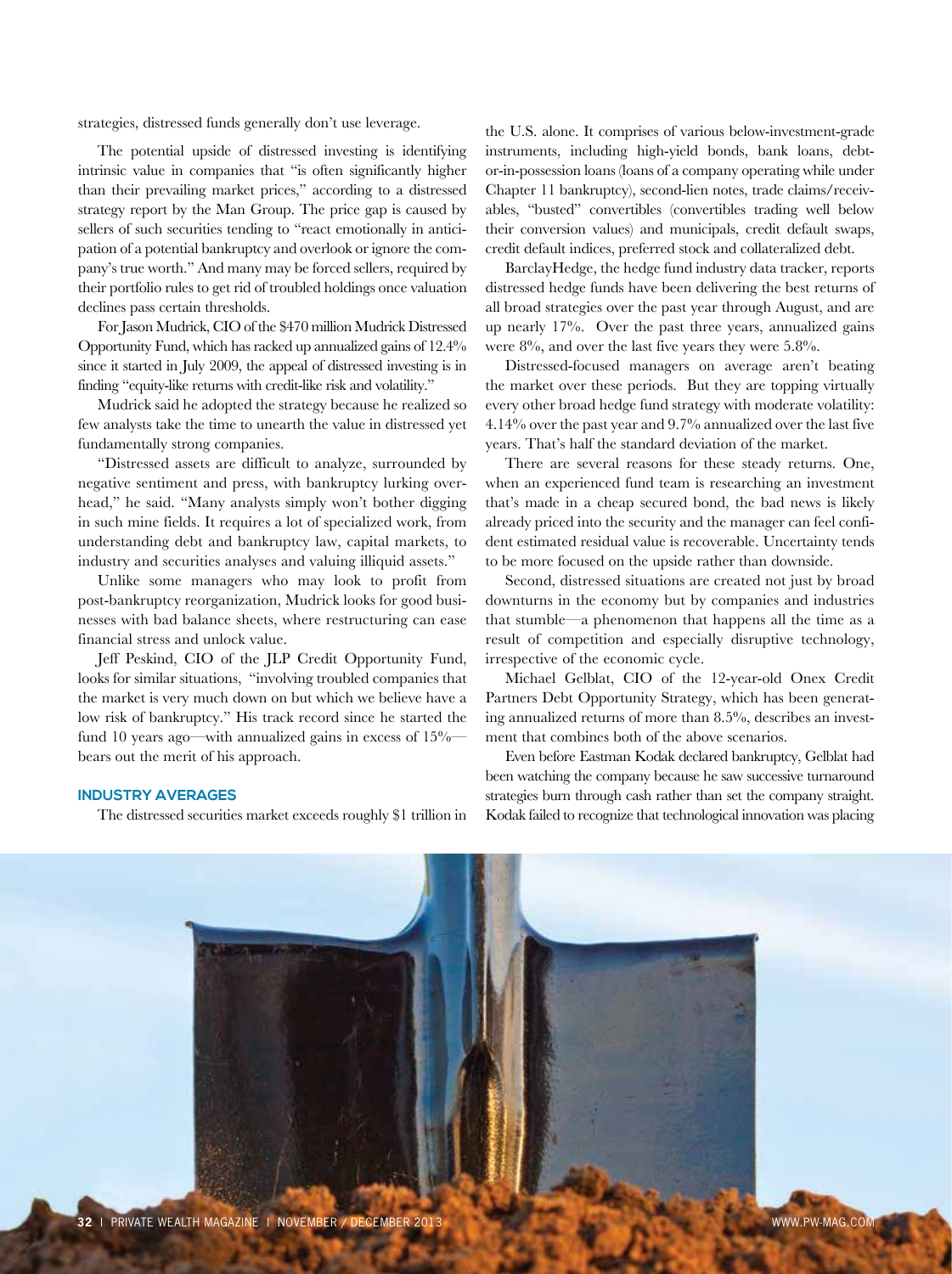| Performance Of Major Hedge Fund Strategies  |                                                      |                                                               |                                                               |                                                                          |                                                                                           |                                                      |                                                                      |                                                               |  |  |  |
|---------------------------------------------|------------------------------------------------------|---------------------------------------------------------------|---------------------------------------------------------------|--------------------------------------------------------------------------|-------------------------------------------------------------------------------------------|------------------------------------------------------|----------------------------------------------------------------------|---------------------------------------------------------------|--|--|--|
| HEDGE FUND STRATEGY                         | 1 YR.<br><b>RETURN</b><br><b>ENDING</b><br>AUG. 2013 | CAR <sup>*</sup> LAST<br>3 YRS.<br><b>ENDING</b><br>AUG. 2013 | CAR <sup>*</sup> LAST<br>5 YRS.<br><b>ENDING</b><br>AUG. 2013 | CAR <sup>*</sup> SINCE<br><b>INCEPTION</b><br><b>ENDING</b><br>AUG. 2013 | <b>WORST DRAW-</b><br><b>DOWN SINCE</b><br><b>INCEPTION</b><br><b>ENDING</b><br>AUG. 2013 | 1 YR.<br>ANN, STD.<br>MO. ROR<br>ENDING AUG.<br>2013 | 3 YR.<br><b>SHARPE</b><br><b>RATIO</b><br><b>ENDING</b><br>AUG. 2013 | 5 YR.<br><b>SHARPE</b><br>RATIO<br><b>ENDING</b><br>AUG. 2013 |  |  |  |
| <b>Barclays Distressed Securities Index</b> | 16.97                                                | 7.99                                                          | 5.80                                                          | 9.08                                                                     | 35.26                                                                                     | 4.14                                                 | 9.69                                                                 | 0.59                                                          |  |  |  |
| Barclays Equity Long Bias Index             | 15.70                                                | 8.84                                                          | 4.62                                                          | 10.22                                                                    | 34.38                                                                                     | 5.52                                                 | 12.60                                                                | 0.36                                                          |  |  |  |
| Barclays Equity Long/Short Index            | 10.70                                                | 5.57                                                          | 4.02                                                          | 10.07                                                                    | 14.25                                                                                     | 3.14                                                 | 6.14                                                                 | 0.64                                                          |  |  |  |
| <b>Barclays Event Driven Index</b>          | 8.71                                                 | 5.50                                                          | 6.19                                                          | 9.81                                                                     | 19.62                                                                                     | 3.58                                                 | 7.20                                                                 | 0.84                                                          |  |  |  |
| Barclays Fixed Income Arbitrage Index       | 8.38                                                 | 7.44                                                          | 4.52                                                          | 6.01                                                                     | 29.12                                                                                     | 1.95                                                 | 7.81                                                                 | 0.56                                                          |  |  |  |
| Barclays Convertible Arbitrage Index        | 7.75                                                 | 6.57                                                          | 8.80                                                          | 8.13                                                                     | 31.53                                                                                     | 1.94                                                 | 10.27                                                                | 0.85                                                          |  |  |  |
| Barclays Multi Strategy Index               | 7.18                                                 | 4.84                                                          | 4.93                                                          | 9.21                                                                     | 19.29                                                                                     | 1.65                                                 | 6.49                                                                 | 0.74                                                          |  |  |  |
| <b>Barclays Equity Market Neutral Index</b> | 5.81                                                 | 3.38                                                          | 1.62                                                          | 5.57                                                                     | 6.26                                                                                      | 1.73                                                 | 2.38                                                                 | 0.63                                                          |  |  |  |
| Barclays Merger Arbitrage Index             | 3.24                                                 | 4.04                                                          | 4.43                                                          | 7.92                                                                     | 7.18                                                                                      | 3.26                                                 | 3.26                                                                 | 1.32                                                          |  |  |  |
| <b>Barclays Global Macro Index</b>          | 0.71                                                 | 1.60                                                          | 2.32                                                          | 8.20                                                                     | 6.42                                                                                      | 3.70                                                 | 4.65                                                                 | 0.47                                                          |  |  |  |
| Barclays CTA Index                          | $-5.39$                                              | $-0.42$                                                       | 1.10                                                          | 10.43                                                                    | 15.66                                                                                     | 3.41                                                 | 5.19                                                                 | 0.19                                                          |  |  |  |
| <b>Barclays Equity Short Bias Index</b>     | $-26.80$                                             | $-16.81$                                                      | $-10.45$                                                      | 1.02                                                                     | 56.69                                                                                     | 10.00                                                | 15.67                                                                | $-0.67$                                                       |  |  |  |
| Barclays Hedge Fund Index                   | 9.34                                                 | 5.50                                                          | 4.17                                                          | 9.40                                                                     | 24.09                                                                                     | 3.70                                                 | 8.37                                                                 | 0.48                                                          |  |  |  |
| S&P 500 Total Return Index                  | 18.70                                                | 18.40                                                         | 7.32                                                          | 11.4                                                                     | 50.95                                                                                     | 8.56                                                 | 18.42                                                                | 0.39                                                          |  |  |  |
| MSCI EAFE Index (USD)                       | 15.27                                                | 5.99                                                          | $-1.40$                                                       | 7.91                                                                     | 58.24                                                                                     | 10.33                                                | 22.79                                                                | 0.07                                                          |  |  |  |

# FIGURE 1

Source: BarclayHedge. Data is through August 2013. \*Compounded annualized returns.

it on the wrong side of the market and that it could no longer sustain its once-dominant brand leadership among consumers.

But bankruptcy was not enough to create an opportunity for Gelblat because he felt the company was plagued by insufficient transparency—particularly when it came to the value of its highly touted patent portfolio.

Analysts put the patent portfolio value at as much as \$2 billion, but Gelblat had his doubts and waited for more reliable numbers. "When there was clearer indication in the early part of 2013 that the portfolio would eventually be auctioned off for nearly 75% less, certain bonds sold off," he says. "We felt this created a better risk-reward opportunity for specifically the junior secured debt, which was backed by property, plant and equipment, foreign subsidiary equity, as well as by intellectual property."

He established a position when these bonds were selling at a 25% discount. Six months later, they matured at par and paid back interest that had accrued since January 2012 when bankruptcy had been declared. Gelblat's total gain was 40%.

A third source of opportunity is shocks like a financial crisis, which cause refinancing costs to soar and access to capital to become more restricted, increasing the number of stressed and distressed situations.

When such a crisis hits, it's hard for even the most talented distressed managers to get out of the way of tumbling prices. This was seen in 2008, when the average distressed manager lost nearly 32%. But when the worst was over and recovery began in 2009 and 2010, managers again rallied, gaining nearly 31% and 14% in each year respectively.

While it may not have been evident in 2008, this doesn't mean distressed investors don't try to hedge their exposure. They will do this by buying credit default swaps that should increase in value when their long positions move against them. They also can short the high-yield CDX index—100 of the largest high-yield bonds—to the same effect. And managers can buy naked shorts of overvalued bonds that display excessive duration and which may be vulnerable to a ratings downgrade.

# **SPECIAL OPPORTUNITIES**

Leveraged buyouts can be fodder for distressed investors. For Jason Mudrick, three-quarters of his book involves LBOs. Such financing schemes typically weigh heavily even on sound businesses with onerous debt service, often pressing on key valuation ratios. Mudrick says he often buys debt of such companies at up to half their par value, when "valuations over operating cash flow" are running at half the ratio of a financially healthy firm.

His firm, which only holds several dozen high-conviction plays at any one time, bought the senior-secured, first-lien debt of American Achievement—a leading producer of high school and college yearbooks and rings—at the end of 2011 and early 2012 at an average cost of 70 cents on the dollar. With the bonds maturing in April 2016 and a coupon of 10 7/8, Mudrick's position enjoyed an annualized yield-to-maturity that exceeded 23%.

"The reason for the deep discount was the company being six times levered after Fenway Partners had bought it and piled on \$365 million in high-yield debt," Mudrick says. Debt was running seven to eight times Ebitda. With cash flow of \$60 million, debt service of \$40 million and Capex of \$10 million, this left little room for operating error, which became evident when earnings slowed in 2011 and bond prices fell. But Mudrick saw an inelastic, sustainable high-margin business.

# **CONTINUED ON PAGE 55**